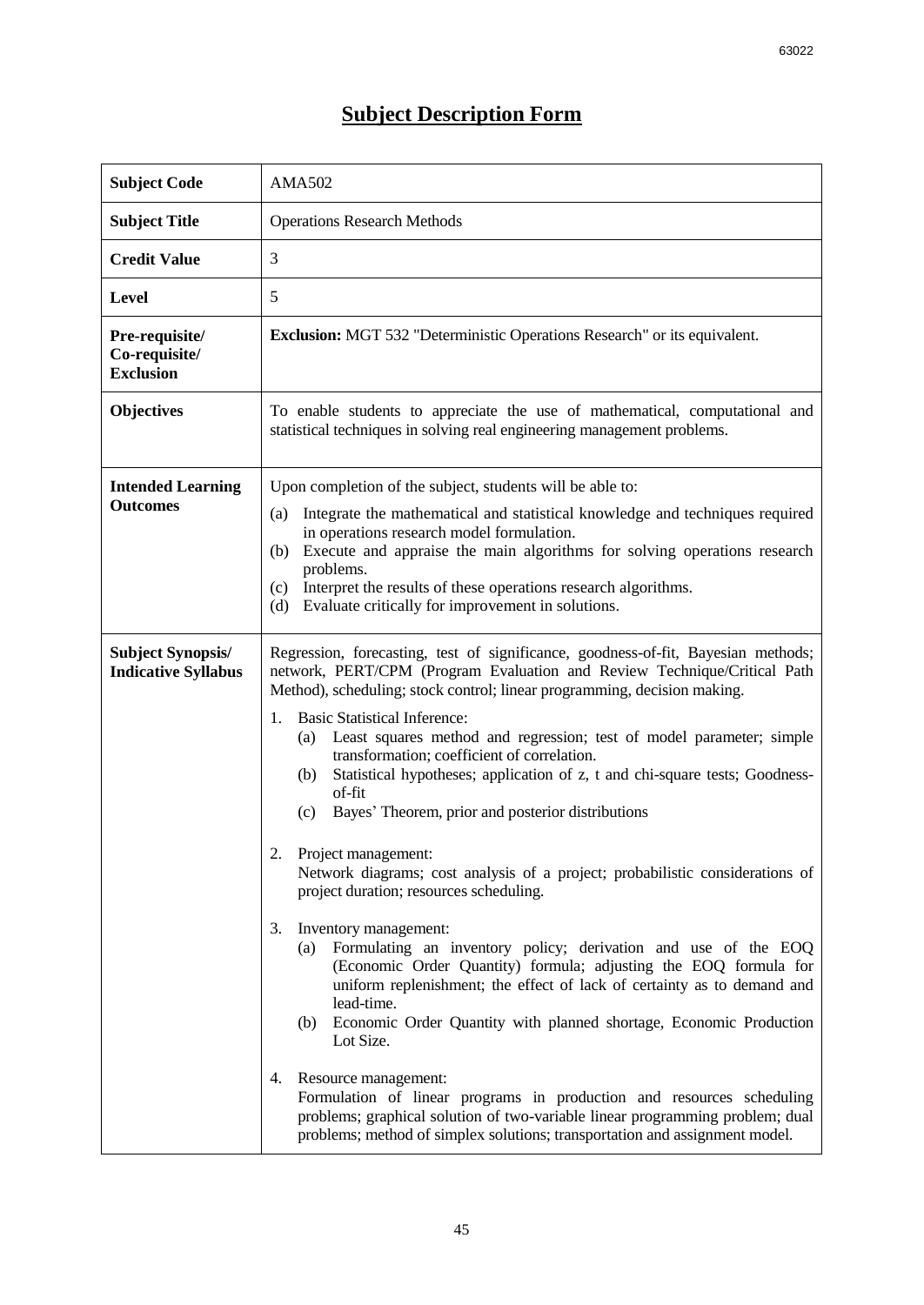| <b>Teaching/Learning</b><br><b>Methodology</b>                  | The subject will be delivered mainly through lectures and tutorials. The teaching<br>and learning approach is mainly problem-solving oriented. The approach aims at<br>the development of mathematical techniques and how the techniques can be<br>applied to solving problems. Students are encouraged to adopt a deep study<br>approach by employing high level cognitive strategies, such as critical and<br>evaluative thinking, relating, integrating and applying theories to practice. |                   |                                                                                                                                                                                                                                                                                                                                                                                                                                               |   |              |   |  |
|-----------------------------------------------------------------|-----------------------------------------------------------------------------------------------------------------------------------------------------------------------------------------------------------------------------------------------------------------------------------------------------------------------------------------------------------------------------------------------------------------------------------------------------------------------------------------------|-------------------|-----------------------------------------------------------------------------------------------------------------------------------------------------------------------------------------------------------------------------------------------------------------------------------------------------------------------------------------------------------------------------------------------------------------------------------------------|---|--------------|---|--|
| <b>Assessment</b><br><b>Methods</b> in<br><b>Alignment with</b> | Specific assessment<br>methods/tasks                                                                                                                                                                                                                                                                                                                                                                                                                                                          | $\%$<br>weighting | Intended subject learning outcomes to<br>be assessed (Please tick as appropriate)                                                                                                                                                                                                                                                                                                                                                             |   |              |   |  |
| <b>Intended Learning</b><br><b>Outcomes</b>                     |                                                                                                                                                                                                                                                                                                                                                                                                                                                                                               |                   | a                                                                                                                                                                                                                                                                                                                                                                                                                                             | b | $\mathbf{C}$ | d |  |
|                                                                 | 1. Assignments/Project                                                                                                                                                                                                                                                                                                                                                                                                                                                                        | 25%               | ✓                                                                                                                                                                                                                                                                                                                                                                                                                                             | ✓ | ✓            | ✓ |  |
|                                                                 | 2. Mid-term test                                                                                                                                                                                                                                                                                                                                                                                                                                                                              | 25%               | ✓                                                                                                                                                                                                                                                                                                                                                                                                                                             | ✓ | ✓            | ✓ |  |
|                                                                 | 3. Examination                                                                                                                                                                                                                                                                                                                                                                                                                                                                                | 50%               | ✓                                                                                                                                                                                                                                                                                                                                                                                                                                             | ✓ | $\checkmark$ | ✓ |  |
|                                                                 | Total                                                                                                                                                                                                                                                                                                                                                                                                                                                                                         | 100 %             |                                                                                                                                                                                                                                                                                                                                                                                                                                               |   |              |   |  |
|                                                                 | Continuous Assessment comprises of assignments/ project and a mid-term test. A<br>written examination is held at the end of the semester.                                                                                                                                                                                                                                                                                                                                                     |                   |                                                                                                                                                                                                                                                                                                                                                                                                                                               |   |              |   |  |
| <b>Student Study</b><br><b>Effort Required</b>                  | Class contact:                                                                                                                                                                                                                                                                                                                                                                                                                                                                                |                   |                                                                                                                                                                                                                                                                                                                                                                                                                                               |   |              |   |  |
|                                                                 | Lecture<br>٠                                                                                                                                                                                                                                                                                                                                                                                                                                                                                  |                   |                                                                                                                                                                                                                                                                                                                                                                                                                                               |   | 26 Hrs.      |   |  |
|                                                                 | Tutorial<br>٠                                                                                                                                                                                                                                                                                                                                                                                                                                                                                 |                   |                                                                                                                                                                                                                                                                                                                                                                                                                                               |   | 13 Hrs.      |   |  |
|                                                                 | Other student study effort:                                                                                                                                                                                                                                                                                                                                                                                                                                                                   |                   |                                                                                                                                                                                                                                                                                                                                                                                                                                               |   |              |   |  |
|                                                                 | Assignment<br>٠                                                                                                                                                                                                                                                                                                                                                                                                                                                                               |                   |                                                                                                                                                                                                                                                                                                                                                                                                                                               |   | 20 Hrs.      |   |  |
|                                                                 | Case study/Mini-project<br>٠                                                                                                                                                                                                                                                                                                                                                                                                                                                                  |                   |                                                                                                                                                                                                                                                                                                                                                                                                                                               |   | 38 Hrs.      |   |  |
|                                                                 | Self-study<br>٠                                                                                                                                                                                                                                                                                                                                                                                                                                                                               |                   |                                                                                                                                                                                                                                                                                                                                                                                                                                               |   | 40 Hrs.      |   |  |
|                                                                 | Total student study effort                                                                                                                                                                                                                                                                                                                                                                                                                                                                    |                   |                                                                                                                                                                                                                                                                                                                                                                                                                                               |   | 137 Hrs.     |   |  |
| <b>Reading List and</b><br><b>References</b>                    | Johnson, Richard A.                                                                                                                                                                                                                                                                                                                                                                                                                                                                           | Edition           | Miller's & Freund's Probability<br>Prentice Hall,<br>and Statistics for Engineers, 8th<br>2011<br>Introduction to Probability and<br>McGraw Hill,<br>Statistics: Principles and<br>2002<br>Applications for Engineering<br>and the Computing Sciences, 4th<br>John E. Freund's Mathematical<br>Pearson, 2012<br>Statistics with Applications, 8 <sup>th</sup><br>Probability and Statistical<br>Pearson, 2019<br>Inference, $10^{th}$ Edition |   |              |   |  |
|                                                                 | Milton, J.S. and<br>Arnold, J.C.                                                                                                                                                                                                                                                                                                                                                                                                                                                              | Edition           |                                                                                                                                                                                                                                                                                                                                                                                                                                               |   |              |   |  |
|                                                                 | Miller, I. and<br>Miller, M.                                                                                                                                                                                                                                                                                                                                                                                                                                                                  | Edition           |                                                                                                                                                                                                                                                                                                                                                                                                                                               |   |              |   |  |
|                                                                 | Hogg, R. V.,<br>Tanis, E. and<br>Zimmerman, D.                                                                                                                                                                                                                                                                                                                                                                                                                                                |                   |                                                                                                                                                                                                                                                                                                                                                                                                                                               |   |              |   |  |